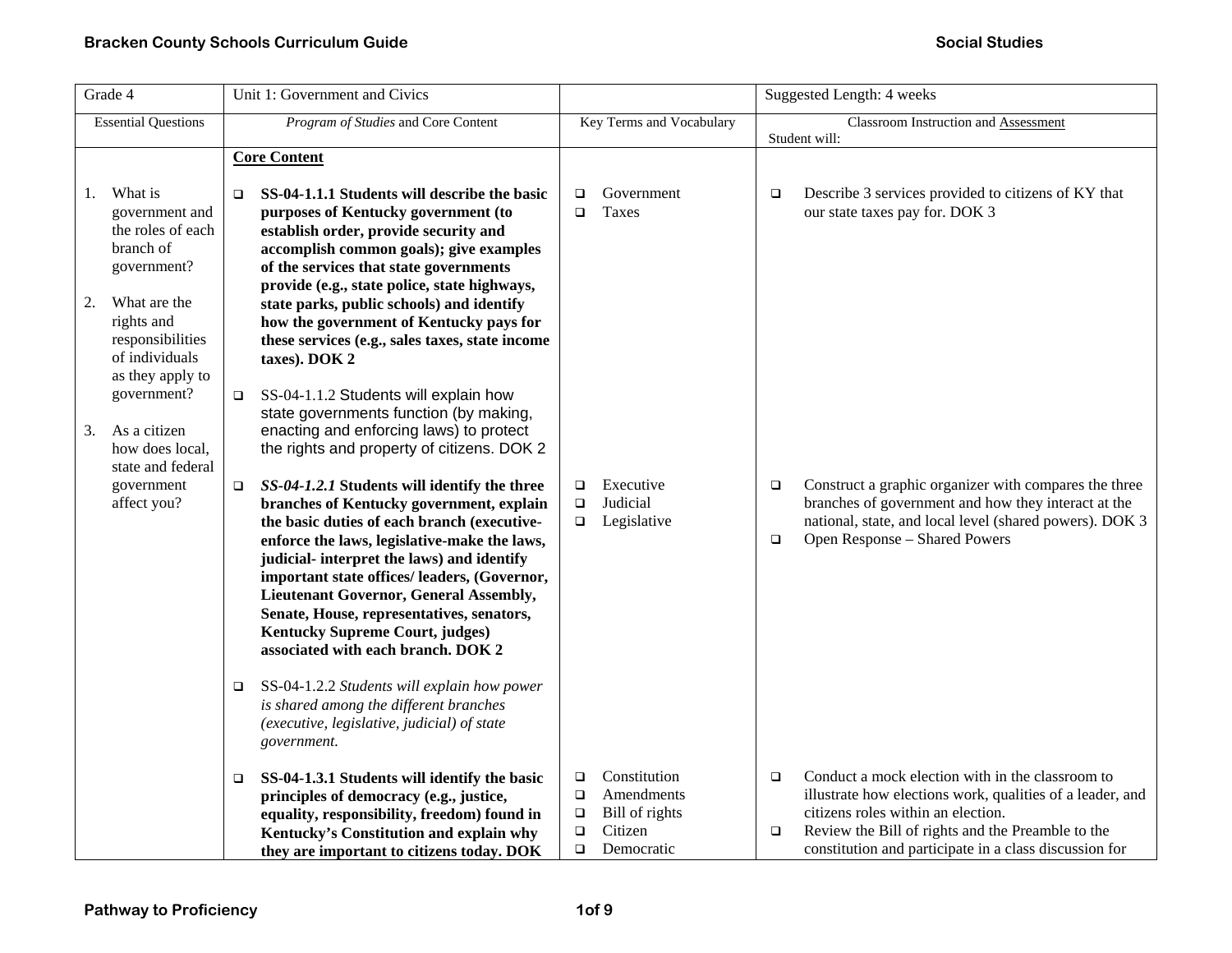| Grade 4                    | Unit 1: Government and Civics                                                                                                                                                                                                                                                                                                                                                                                                                                                                                                                                                             |                          | Suggested Length: 4 weeks                                                                                                                                                                                                                                                                                                                                                             |
|----------------------------|-------------------------------------------------------------------------------------------------------------------------------------------------------------------------------------------------------------------------------------------------------------------------------------------------------------------------------------------------------------------------------------------------------------------------------------------------------------------------------------------------------------------------------------------------------------------------------------------|--------------------------|---------------------------------------------------------------------------------------------------------------------------------------------------------------------------------------------------------------------------------------------------------------------------------------------------------------------------------------------------------------------------------------|
| <b>Essential Questions</b> | Program of Studies and Core Content                                                                                                                                                                                                                                                                                                                                                                                                                                                                                                                                                       | Key Terms and Vocabulary | Classroom Instruction and Assessment<br>Student will:                                                                                                                                                                                                                                                                                                                                 |
|                            | 2<br>SS-04-1.3.2 Students will describe specific<br>❏<br>rights and responsibilities individuals have<br>as citizens of Kentucky (e.g., voting in<br>statewide elections, participating in state<br>service projects, obeying state laws) and<br>explain why civic engagement is necessary<br>to preserve a democratic society. DOK 2<br><b>Program of Studies</b><br>$\Box$ GC1 Understand the basic purposes of<br>government in Kentucky including the<br>establishment and maintenance of order, the<br>protection of rights of individuals, and the<br>promotion of the common good. | Government<br>◻          | the purpose of creating rules for a community, so<br>students have a better understanding of the importance<br>of rules and obeying laws, and consequences of not<br>obeying laws. DOK 2<br>Interview their parents or other adults to determine<br>$\Box$<br>what taxes taxpayers in their community pay.<br>CATS like assessment (MC & OR) see other 2 Open<br>$\Box$<br>Responses. |

| Grade 4                    |                  | Unit 2: Culture and Society              |                          | Suggested Length: 12 weeks                                         |  |  |
|----------------------------|------------------|------------------------------------------|--------------------------|--------------------------------------------------------------------|--|--|
| <b>Essential Questions</b> |                  | Program of Studies and Core Content      | Key Terms and Vocabulary | <b>Classroom Instruction and Assessment</b>                        |  |  |
|                            |                  |                                          |                          | Student will:                                                      |  |  |
|                            |                  | <b>Core Content</b>                      |                          |                                                                    |  |  |
|                            |                  |                                          |                          |                                                                    |  |  |
| ◻                          | What is culture  | SS-04-2.1.1 Students will identify early | <b>Belief</b><br>□       | Prehistoric Native Americans and create a Examine the<br>$\Box$    |  |  |
|                            | and how has it   | cultures (Native American, Appalachian,  | Culture<br>o.            | history of Native Americans and create a petroglyph                |  |  |
|                            | changed?         | pioneers) in Kentucky and explain their  |                          | using Native America symbols. DOK 2                                |  |  |
|                            |                  | similarities and differences. DOK 2      |                          | Compare the Native American way of life to the life we<br>$\Box$   |  |  |
| ◻                          | What is          |                                          |                          | live today. (Open Response) DOK 3                                  |  |  |
|                            | similarities and |                                          |                          | Compare present day chores and games to those of<br>$\Box$         |  |  |
|                            | differences in   |                                          |                          | pioneer children by completing activities such as:                 |  |  |
|                            | culture within   |                                          |                          | making butter, Johnny cakes, and applesauce. These                 |  |  |
|                            | Kentucky?        |                                          |                          | activities will be related to real-life skills such as             |  |  |
|                            |                  |                                          |                          | following a recipe.                                                |  |  |
|                            |                  |                                          |                          | Research a country and present facts about their culture<br>$\Box$ |  |  |
| n.                         | How does         |                                          |                          | including dress, food, occupations, entertainment,                 |  |  |
|                            | culture affect   |                                          |                          | language, customs, traditions and beliefs.                         |  |  |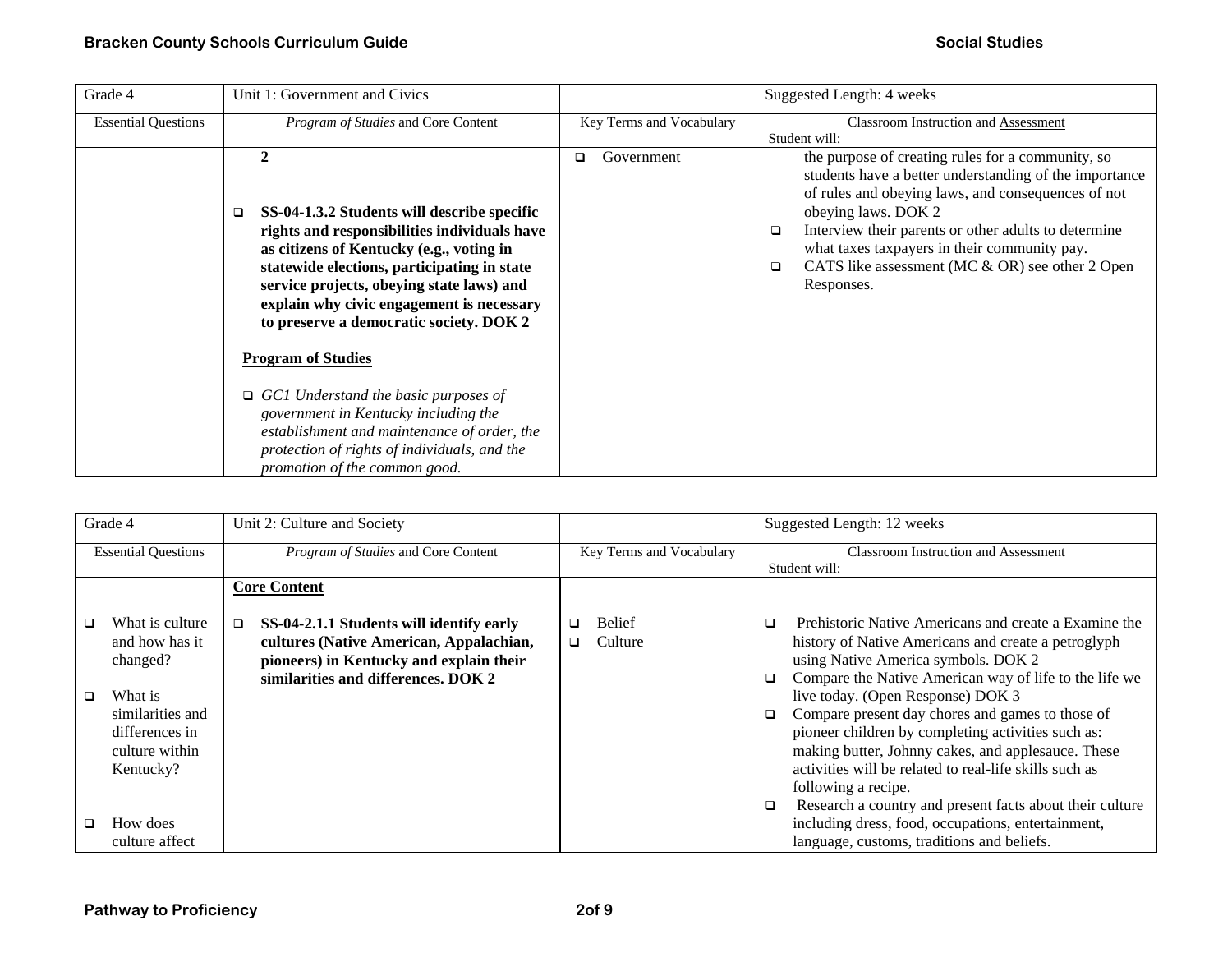| Grade 4                    | Unit 2: Culture and Society                                                                                                                                                                                                                                    |                                                                                                              | Suggested Length: 12 weeks                                                                                                                                                                                                                      |
|----------------------------|----------------------------------------------------------------------------------------------------------------------------------------------------------------------------------------------------------------------------------------------------------------|--------------------------------------------------------------------------------------------------------------|-------------------------------------------------------------------------------------------------------------------------------------------------------------------------------------------------------------------------------------------------|
| <b>Essential Questions</b> | Program of Studies and Core Content                                                                                                                                                                                                                            | Key Terms and Vocabulary                                                                                     | Classroom Instruction and Assessment<br>Student will:                                                                                                                                                                                           |
| ones life?                 | SS-04-2.2.1 Students will describe social<br>$\Box$<br>institutions (government, economy, education,                                                                                                                                                           |                                                                                                              | Design brochure, prepare a PowerPoint or prepare a<br>$\Box$<br>poster to represent findings.                                                                                                                                                   |
|                            | religion, family) in Kentucky and how they<br>respond to the needs of the people.                                                                                                                                                                              |                                                                                                              |                                                                                                                                                                                                                                                 |
|                            | $\Box$ SS-04-2.3.1 Students will identify and describe<br>various forms of interaction (compromise,<br>cooperation, conflict) that occurred between<br>individuals/groups during the early settlement<br>of Kentucky (Native Americans and early<br>settlers). | Compromise<br>$\Box$                                                                                         | Interview family members about traditions and give a<br>$\Box$<br>short presentation about their traditions so students can<br>recognize similarities and differences. Voice of the Past<br>Project with Mr. Simeral from the Extension Office. |
|                            | SS-04-2.3.1 Students will describe various<br>$\Box$<br>forms of interactions (compromise,<br>cooperation, conflict) that occurred during<br>the early settlement of Kentucky between<br>diverse groups (Native Americans, early<br>settlers). DOK 2           | Institution<br>$\Box$                                                                                        | Role-play ways to resolve conflicts.<br>$\Box$<br>View Bully computer lesson on line at the lab and<br>$\Box$<br>complete on line assessment.                                                                                                   |
|                            | SS-04-2.3.2 Students will give examples of<br>$\Box$<br>conflicts between individuals or groups today<br>and describe appropriate conflict resolution<br>strategies (e.g., compromise, cooperation,<br>communication) to use.                                  | Unique<br>$\Box$<br>Society<br>$\Box$<br>Compromise<br>$\Box$<br>Prejudice<br>$\Box$<br>$\Box$<br>Stereotype |                                                                                                                                                                                                                                                 |
|                            | <b>Program of Studies</b>                                                                                                                                                                                                                                      |                                                                                                              |                                                                                                                                                                                                                                                 |
|                            | $\Box$ CS3 Understand now social institutions in<br>Kentucky's past and regions of the United<br>States respond to human needs, structure<br>society, and influence behavior.                                                                                  |                                                                                                              |                                                                                                                                                                                                                                                 |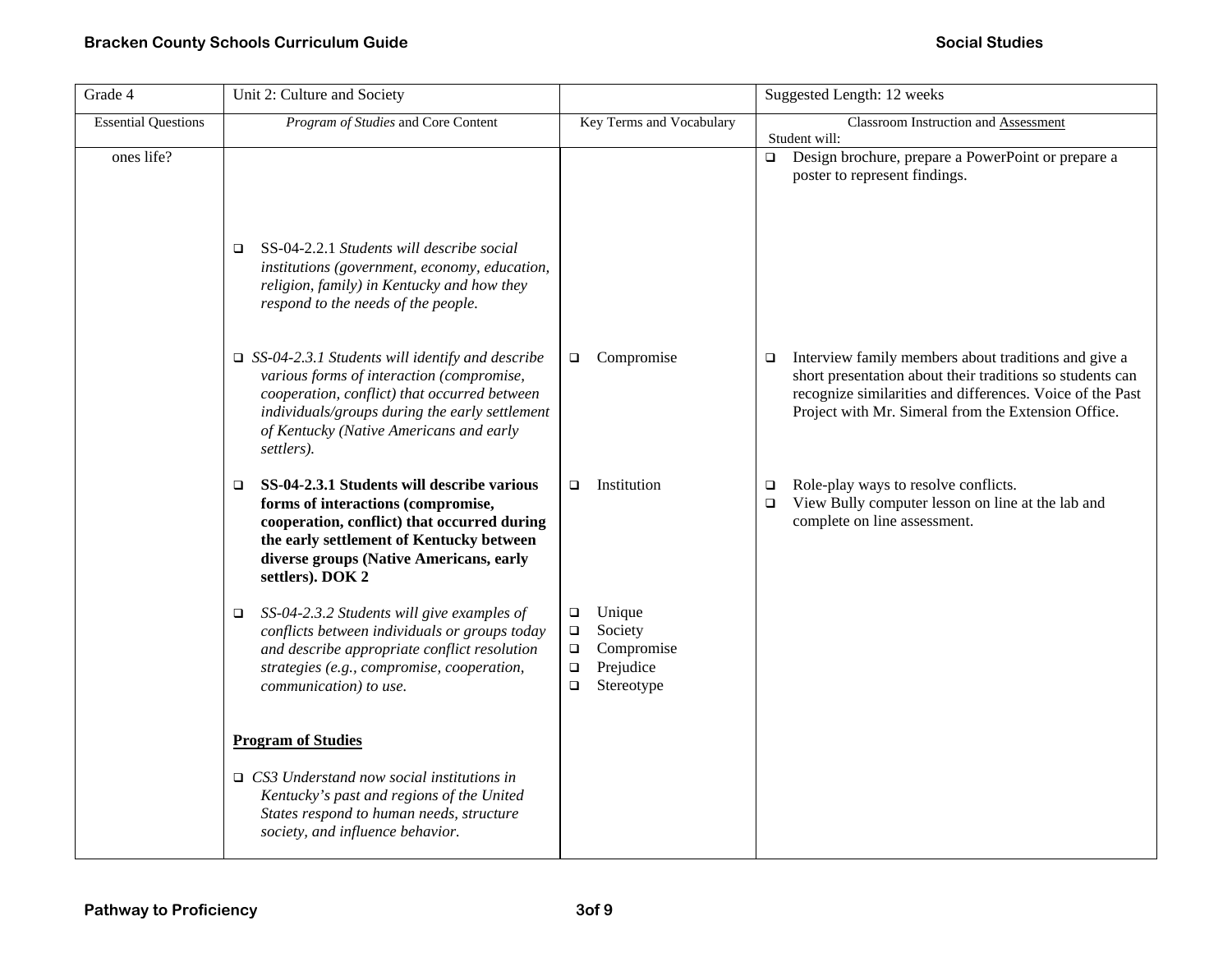| Grade 4                    | Unit 2: Culture and Society                                                                                                                                                      |                          | Suggested Length: 12 weeks                  |
|----------------------------|----------------------------------------------------------------------------------------------------------------------------------------------------------------------------------|--------------------------|---------------------------------------------|
| <b>Essential Questions</b> | <i>Program of Studies</i> and Core Content                                                                                                                                       | Key Terms and Vocabulary | <b>Classroom Instruction and Assessment</b> |
|                            |                                                                                                                                                                                  |                          | Student will:                               |
|                            | $\Box$ CS2 Recognize the elements of culture using                                                                                                                               |                          |                                             |
|                            | different groups from Kentucky's past and                                                                                                                                        |                          |                                             |
|                            | regions of the United States as examples.                                                                                                                                        |                          |                                             |
|                            | $\Box$ CS1 Understand similarities and differences in<br>the ways groups and cultures within Kentucky<br>and regions of the United States address<br>similar needs and concerns. |                          |                                             |

| Grade 4                    |                                                                              |        | Unit 3: Economics                                                                                                                                                                                                         |                          |                                                       | Suggested Length: 3 weeks                             |                                                                                                                                                                                                                                                           |
|----------------------------|------------------------------------------------------------------------------|--------|---------------------------------------------------------------------------------------------------------------------------------------------------------------------------------------------------------------------------|--------------------------|-------------------------------------------------------|-------------------------------------------------------|-----------------------------------------------------------------------------------------------------------------------------------------------------------------------------------------------------------------------------------------------------------|
| <b>Essential Questions</b> |                                                                              |        | Program of Studies and Core Content                                                                                                                                                                                       | Key Terms and Vocabulary |                                                       | Classroom Instruction and Assessment<br>Student will: |                                                                                                                                                                                                                                                           |
|                            |                                                                              |        | <b>Core Content</b>                                                                                                                                                                                                       |                          |                                                       |                                                       |                                                                                                                                                                                                                                                           |
| 2.                         | How does the<br>economy affect<br>your choices?<br>How do my                 | $\Box$ | SS-04-3.1.1 Students will describe scarcity<br>and explain how scarcity requires people in<br>Kentucky to make economic choices (e.g.,<br>use of productive resources - natural,<br>human, capital) and incur opportunity | □<br>$\Box$              | Available<br>Economics                                | $\Box$<br>$\Box$                                      | Make a decision on how to best use resources available<br>to them by completing George's Dilemma Tree House<br>Activity. Students will understand what is given up is<br>the opportunity cost.<br>Decide what item they want to sell and write it down on |
|                            | decisions as a<br>consumer affect<br>the economy?                            | $\Box$ | costs. DOK 2<br>SS-04-3.2.1 Students will explain how profit<br>motivates individuals/businesses to take risks<br>in producing goods and services.                                                                        |                          |                                                       |                                                       | an index card. Other students will make choices on<br>which items to purchase. Students will understand what<br>happens to the cost of an item as the demand for the<br>item either increases/decreases.                                                  |
| 3.                         | What role does<br>the government<br>play in the<br>economics of<br>Kentucky? | $\Box$ | SS-04-3.3.1 Students will give examples of<br>markets; explain how they function and<br>how the prices of goods and services are<br>determined by supply and demand. DOK 2                                                | □<br>□<br>□<br>$\Box$    | Free enterprise<br>Scarcity<br><b>Barter</b><br>Goods | $\Box$<br>$\Box$                                      | Complete an open response on a lemonade stand.<br>CATS Like Assessment (multiple choice and open<br>response.                                                                                                                                             |
|                            |                                                                              | $\Box$ | SS-04-3.3.2 Students will explain how<br>competition among buyers and sellers<br>influences the price of goods and services in                                                                                            | □<br>□<br>$\Box$         | Services<br>Wants<br><b>Needs</b>                     | $\Box$                                                | Locate through advertisements, in phone book, services<br>and goods that are available for consumption. They will<br>understand what makes a good advertisement and they                                                                                  |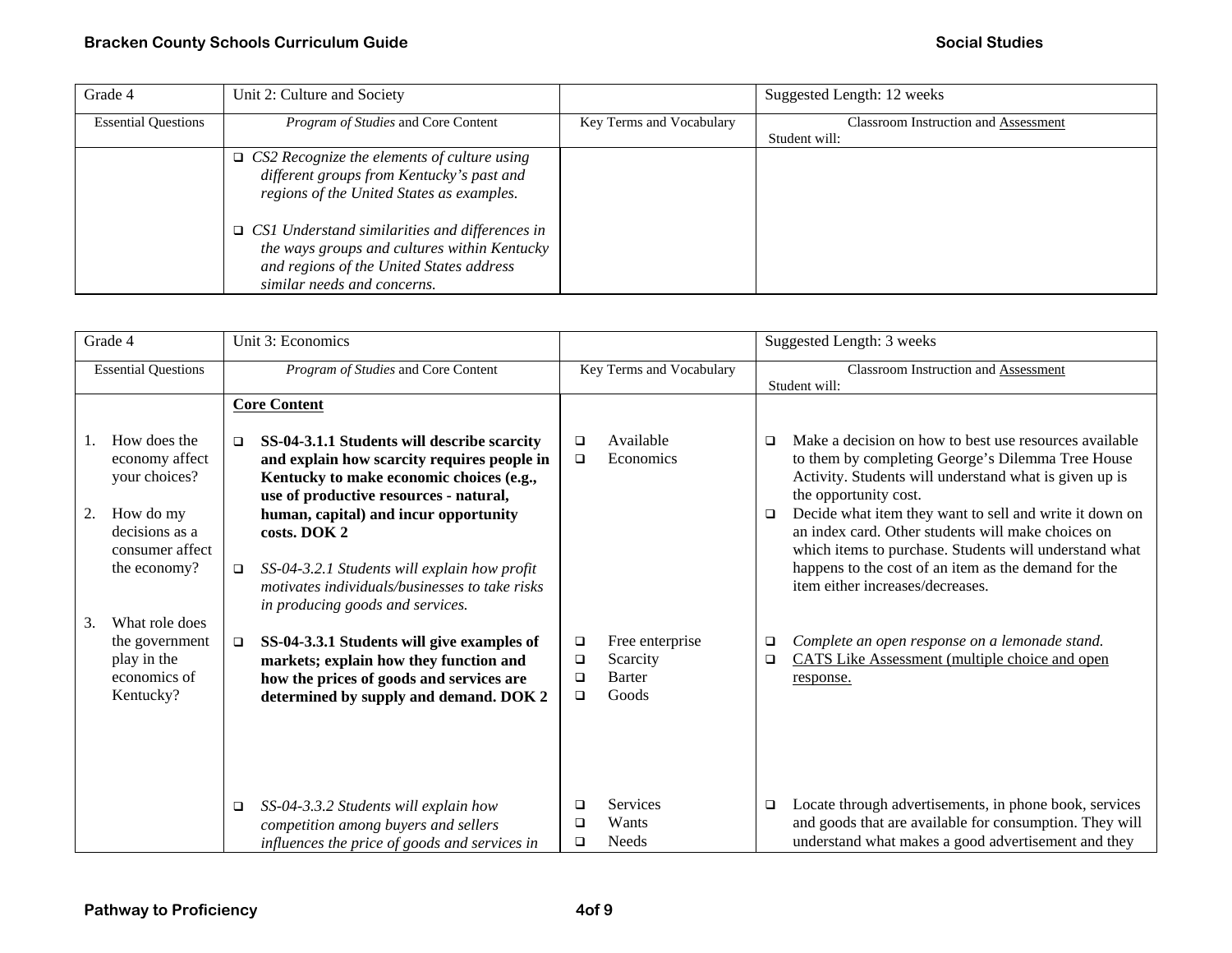| Grade 4                    | Unit 3: Economics                                                                                                                                                                                                                                                                                                                                                                                                                                                          |                                                                                                                                                                                                                                                              | Suggested Length: 3 weeks                                                                                                                                                                                                                                                                                                                 |
|----------------------------|----------------------------------------------------------------------------------------------------------------------------------------------------------------------------------------------------------------------------------------------------------------------------------------------------------------------------------------------------------------------------------------------------------------------------------------------------------------------------|--------------------------------------------------------------------------------------------------------------------------------------------------------------------------------------------------------------------------------------------------------------|-------------------------------------------------------------------------------------------------------------------------------------------------------------------------------------------------------------------------------------------------------------------------------------------------------------------------------------------|
| <b>Essential Questions</b> | Program of Studies and Core Content                                                                                                                                                                                                                                                                                                                                                                                                                                        | Key Terms and Vocabulary                                                                                                                                                                                                                                     | Classroom Instruction and Assessment<br>Student will:                                                                                                                                                                                                                                                                                     |
|                            | our state, nation and world.<br>SS-04-3.4.1 Students will describe<br>$\Box$<br>production, distribution and consumption<br>of goods and services in regions of<br>Kentucky and the U.S. DOK 2                                                                                                                                                                                                                                                                             | Financial institutions<br>$\Box$<br>Revenue<br>$\Box$<br>System<br>$\Box$<br>Consumer<br>$\Box$<br>Consumption<br>$\Box$<br>Distribution<br>$\Box$<br>Production<br>$\Box$<br>Tax<br>$\Box$                                                                  | will design their own ad. Competition among buyers and<br>sellers.<br>Visit a pioneer store within the classroom and make<br>$\Box$<br>purchases with British money and make decisions on<br>how to make purchases when no money is available.<br>Students will then compare shopping in a pioneer store<br>to shopping in a store today. |
|                            | SS-04-3.4.2 Students will describe how new<br>$\Box$<br>knowledge, technology/tools and<br>specialization increases productivity and<br>promotes trade between regions of Kentucky<br>and the United States (e.g., Midwest - corn,<br>South - citrus).<br>SS-04-3.4.3 Students will define<br>$\Box$<br>interdependence and give examples of how<br>people in our communities, states, nation and<br>world depend on each other for goods and<br>services.                 | Interdependence<br>$\Box$<br>Free enterprise<br>$\Box$                                                                                                                                                                                                       | Children's Country Christmas Collection develop, plan,<br>$\Box$<br>and operate a Christmas store for consumers to purchase<br>student produced gifts.                                                                                                                                                                                    |
|                            | <b>Program of Studies</b><br>E3 Understand economic concepts (e.g.,<br>$\Box$<br>markets, good and services, supply and<br>demand, scarcity, opportunity cost, money<br>as a means of exchange, profits) and use<br>them appropriately in context to explain<br>conditions or events in Kentucky history and<br>regions of the United States.<br>E2 Understand that producers create goods<br>$\Box$<br>and services and consumers make economic<br>decisions and choices. | Opportunity cost<br>$\Box$<br>Demand<br>$\Box$<br>Market<br>$\Box$<br>Supply<br>$\Box$<br>Profit<br>$\Box$<br>Loss<br>$\Box$<br>This vocabulary lends<br>$\Box$<br>itself well to be used<br>within each piece of core<br>content and program of<br>studies. |                                                                                                                                                                                                                                                                                                                                           |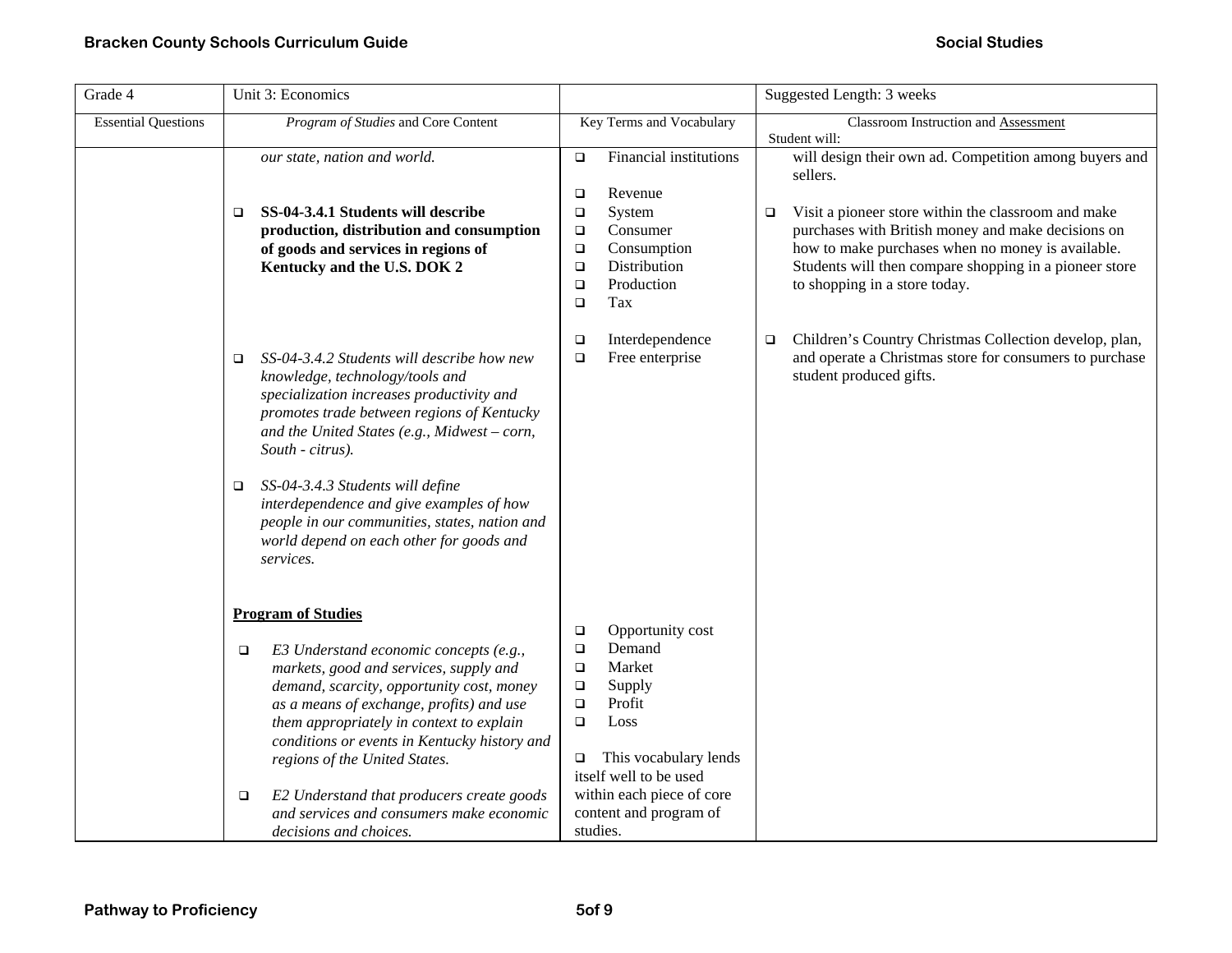| Grade 4                                                                                                                                            | Unit 4: Geography                                                                                                                                                                                                                                                                                                                                                                                  |                                                                                                                                                                                                                                                                                                   | Suggested Length: 5 weeks                                                                                                                                                                                                                                                                                                                                                                                                                                                                     |  |  |
|----------------------------------------------------------------------------------------------------------------------------------------------------|----------------------------------------------------------------------------------------------------------------------------------------------------------------------------------------------------------------------------------------------------------------------------------------------------------------------------------------------------------------------------------------------------|---------------------------------------------------------------------------------------------------------------------------------------------------------------------------------------------------------------------------------------------------------------------------------------------------|-----------------------------------------------------------------------------------------------------------------------------------------------------------------------------------------------------------------------------------------------------------------------------------------------------------------------------------------------------------------------------------------------------------------------------------------------------------------------------------------------|--|--|
| <b>Essential Questions</b>                                                                                                                         | Program of Studies and Core Content                                                                                                                                                                                                                                                                                                                                                                | Key Terms and Vocabulary                                                                                                                                                                                                                                                                          | Classroom Instruction and Assessment                                                                                                                                                                                                                                                                                                                                                                                                                                                          |  |  |
| What is relative<br>1.<br>and absolute<br>location?<br>2.<br>What are the<br>regions of<br>Kentucky and<br>how are they<br>alike and<br>different? | <b>Core Content</b><br>SS-04-4.1.1 Students will use geographic<br>$\Box$<br>tools (e.g., maps, charts, graphs) to identify<br>and describe natural resources and other<br>physical characteristics (e.g., major<br>landforms, major bodies of water, weather,<br>climate, roads, bridges) in regions of<br>Kentucky and the United States. DOK 2<br>SS-04-4.1.2 Students will use geographic<br>□ | Student will:<br>Absolute location<br>$\Box$<br>$\Box$<br>Geography<br>Latitude<br>$\Box$<br>Longitude<br>$\Box$<br>Physical<br>$\Box$<br>characteristics<br>Physical maps<br>$\Box$<br>Political maps<br>$\Box$<br>Relative location<br>$\Box$<br>$\Box$<br>latitude.<br>Thematic maps<br>$\Box$ | Locate specific locations on a map using longitude and                                                                                                                                                                                                                                                                                                                                                                                                                                        |  |  |
|                                                                                                                                                    | tools to locate major landforms, bodies of<br>water, places and objects in Kentucky by their<br>absolute and relative locations.<br>SS-04-4.1.3 Students will describe how<br>$\Box$<br>different factors (e.g. rivers, mountains)<br>influence where human activities were/are<br>located in Kentucky.                                                                                            | Fertile<br>$\Box$<br>$\Box$<br>Inaccessible<br>$\Box$<br>Population<br>$\Box$<br>Adapt<br>$\Box$<br>$\Box$<br>Perspective<br>$\Box$<br>$\Box$                                                                                                                                                     | Will draw a map of a playground using a grid and give<br>the absolute location based on the grid and the relative<br>location based on a point of reference.<br>Create a flipbook that identifies the various types of<br>maps and explains the purpose of each.<br>Label the six regions of Kentucky on a map and identify<br>what makes each region unique and create symbols to<br>represent the region.                                                                                   |  |  |
|                                                                                                                                                    | SS-04-4.2.1 Students will compare regions<br>$\Box$<br>in Kentucky and the United States by their<br>human characteristics (e.g., language,<br>settlement patterns, beliefs) and physical<br>characteristics (e.g., climate, landforms,<br>bodies of water). DOK 2<br>SS-04-4.3.1 Students will describe patterns<br>□                                                                             | $\Box$<br>$\Box$<br>$\Box$<br>picture.<br>$\Box$                                                                                                                                                                                                                                                  | Use the Marzono note taking strategy and complete<br>notes on each of the regions of Kentucky.<br>Complete an Open Response for the purpose of<br>comparing and contrasting two regions of their choice.<br>Create an outline using index cards. Each index card<br>should list a major landform, its definition, and a<br>Use the jigsaw activity to compare and contrast different<br>regions of the United States including states, capitals,<br>and geographical features of each region. |  |  |
|                                                                                                                                                    | of human settlement in regions of<br>Kentucky and explain how these patterns<br>were/are influenced by physical<br>characteristics (e.g., climate, landforms,<br>bodies of water). DOK 2                                                                                                                                                                                                           | $\Box$<br>why cities are located on rivers.<br>$\Box$                                                                                                                                                                                                                                             | Describe the ecological importance of rivers and analyze<br>Design a conservation poster that demonstrates the<br>importance of protection of our natural resources.                                                                                                                                                                                                                                                                                                                          |  |  |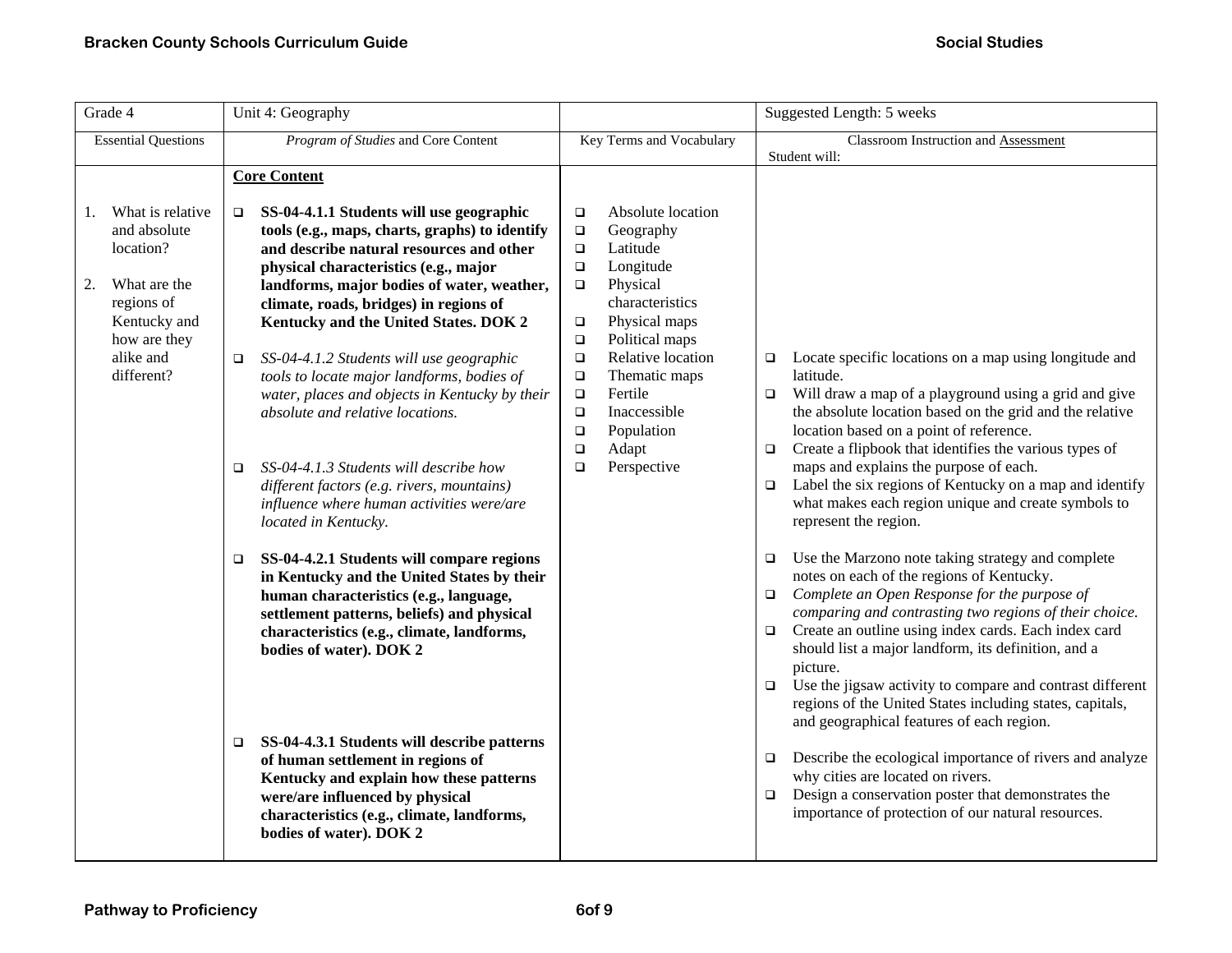| Grade 4                    | Unit 4: Geography                                                                                                                                                                                                                                                                                                                                                                                                                                                                                                                  |                          | Suggested Length: 5 weeks                                                                                                                                                                                                                                                                                                                                                                                                                                                                                                                                                                                     |
|----------------------------|------------------------------------------------------------------------------------------------------------------------------------------------------------------------------------------------------------------------------------------------------------------------------------------------------------------------------------------------------------------------------------------------------------------------------------------------------------------------------------------------------------------------------------|--------------------------|---------------------------------------------------------------------------------------------------------------------------------------------------------------------------------------------------------------------------------------------------------------------------------------------------------------------------------------------------------------------------------------------------------------------------------------------------------------------------------------------------------------------------------------------------------------------------------------------------------------|
| <b>Essential Questions</b> | Program of Studies and Core Content                                                                                                                                                                                                                                                                                                                                                                                                                                                                                                | Key Terms and Vocabulary | Classroom Instruction and Assessment<br>Student will:                                                                                                                                                                                                                                                                                                                                                                                                                                                                                                                                                         |
|                            | SS-04-4.3.2 Students will describe how<br>$\Box$<br>advances in technology (e.g., dams,<br>reservoirs, roads, irrigation) allow people<br>to settle in places previously inaccessible in<br>Kentucky. DOK 2<br>SS-04-4.4.1 Students will explain and give<br>$\Box$<br>examples of how people adapted<br>to/modified the physical environment (e.g.,<br>natural resources, physical geography,<br>natural disasters) to meet their needs<br>during the history of Kentucky and explain<br>its impact on the environment today. DOK |                          | Examine the location of the Mississippi and the Nile<br>$\Box$<br>Rivers and analyze their uses and the effects of<br>damming. (Regions pages 96-101)<br>Open Response: There are both natural and man-made<br>$\Box$<br>barriers. List and explain three reasons why a man-<br>made barrier may be created.<br>CATS Like Assessment (multiple choice and open<br>$\Box$<br>response.<br><b>Culminating Activity: Research a region of their</b><br>$\Box$<br>choice and present using any media they choose to<br>give facts about the region that affect the way people<br>within their chosen region live. |
|                            | 3<br>SS-04-4.4.2 Students will describe how the<br>$\Box$<br>physical environment (e.g., mountains as<br>barriers for protection, rivers as barriers<br>of transportation) both promoted and<br>restricted human activities during the early<br>settlement of Kentucky. DOK 2                                                                                                                                                                                                                                                      |                          | Describe Canada's borders and shared landforms and<br>$\Box$<br>bodies of water.<br>Compare and contrast the cultural characteristics,<br>$\Box$<br>geography and climate of Canada and the United States.                                                                                                                                                                                                                                                                                                                                                                                                    |
|                            | <b>Program of Studies</b>                                                                                                                                                                                                                                                                                                                                                                                                                                                                                                          |                          |                                                                                                                                                                                                                                                                                                                                                                                                                                                                                                                                                                                                               |
|                            | $\Box$ G1 Understand that all places on Earth<br>have an absolute and relative location.                                                                                                                                                                                                                                                                                                                                                                                                                                           |                          |                                                                                                                                                                                                                                                                                                                                                                                                                                                                                                                                                                                                               |
|                            | $\Box$ G2 Recognize the five themes of geography<br>(location, place, regions, movement and<br>relationships within places) and use them to<br>analyze geographic issues and problems in<br>Kentucky and regions of the United States.                                                                                                                                                                                                                                                                                             |                          |                                                                                                                                                                                                                                                                                                                                                                                                                                                                                                                                                                                                               |
|                            | $\Box$ G3 Use various representations of the Earth<br>(e.g. maps, globes, mental maps) to find and<br>explain human and physical geographic<br>features in Kentucky and regions of the                                                                                                                                                                                                                                                                                                                                             |                          |                                                                                                                                                                                                                                                                                                                                                                                                                                                                                                                                                                                                               |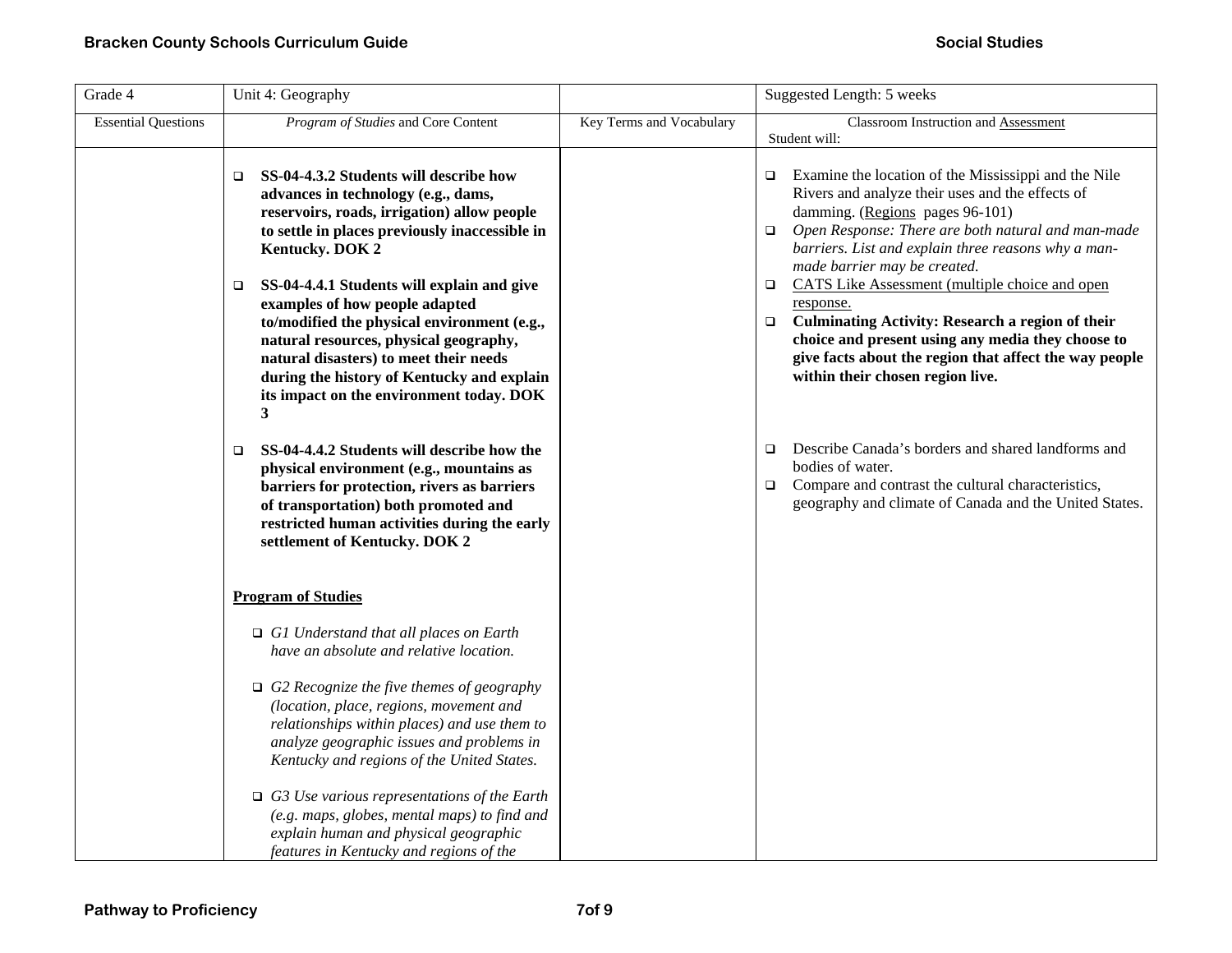| Grade 4                    | Unit 4: Geography                                                                                                                                        |                          | Suggested Length: 5 weeks                   |
|----------------------------|----------------------------------------------------------------------------------------------------------------------------------------------------------|--------------------------|---------------------------------------------|
| <b>Essential Questions</b> | Program of Studies and Core Content                                                                                                                      | Key Terms and Vocabulary | <b>Classroom Instruction and Assessment</b> |
|                            |                                                                                                                                                          |                          | Student will:                               |
|                            | United States.                                                                                                                                           |                          |                                             |
|                            | $\Box$ G4 Understand how humans have interacted<br>with the physical environment to meet their<br>needs in Kentucky and regions in the United<br>States. |                          |                                             |
|                            | $\Box$ G5 Recognize how the physical environment<br>especially in the past, limited and promoted<br>human settlement and activities in Kentucky.         |                          |                                             |

| Grade 4                                                                                         |  | Unit 5: History                     |                                                                                                                                                                                                                                                                            |                                      |                                                                                  |                  | Suggested Length: 12 weeks                                                                                                                                                                   |  |
|-------------------------------------------------------------------------------------------------|--|-------------------------------------|----------------------------------------------------------------------------------------------------------------------------------------------------------------------------------------------------------------------------------------------------------------------------|--------------------------------------|----------------------------------------------------------------------------------|------------------|----------------------------------------------------------------------------------------------------------------------------------------------------------------------------------------------|--|
| <b>Essential Questions</b>                                                                      |  | Program of Studies and Core Content |                                                                                                                                                                                                                                                                            | Key Terms and Vocabulary             |                                                                                  |                  | <b>Classroom Instruction and Assessment</b><br>Student will:                                                                                                                                 |  |
|                                                                                                 |  |                                     | <b>Core Content</b>                                                                                                                                                                                                                                                        |                                      |                                                                                  |                  |                                                                                                                                                                                              |  |
| How do the<br>historical events<br>that took place<br>in Kentucky<br>effect our lives<br>today? |  | $\Box$                              | SS-04-5.1.1 Students will use a variety of<br>primary and secondary sources (e.g.,<br>artifacts, diaries, timelines) to describe<br>significant events in the history of Kentucky<br>and interpret different perspectives. DOK 2                                           | ▫<br>□<br>□<br>$\Box$<br>□           | Primary source<br>Secondary source<br>Colonial<br>Era<br>Immigrant<br>Indigenous | $\Box$<br>$\Box$ | Identify the difference in a primary and secondary<br>source and explain why one is more accurate than the<br>other.<br>Class Activity of pass it along as opposed to pass<br>journal along. |  |
| 2.<br>How are events<br>in history<br>recorded?<br>3.<br>What are                               |  | $\Box$                              | SS-04-5.2.1 Students will identify<br>significant historical documents, symbols,<br>songs and selected readings (e.g., state flag,<br>United We Stand, Divided We Fall, My Old<br>Kentucky Home,) specific to Kentucky and<br>explain their historical significance. DOK 2 | □<br>$\Box$<br>$\Box$<br>$\Box$<br>□ | Innovation<br>Motto<br>Patriotic<br>Slogan<br>Tradition                          | ❏                | Create a booklet of patriotic songs and slogans and<br>explain why these slogans are important to the United<br>States in an Open Response form.                                             |  |
| natural symbols<br>of the U.S.?<br>How has our<br>4.<br>nation changed<br>over time?            |  | $\Box$<br>$\Box$                    | SS-04-5.2.2 Students will identify and<br>compare the cultures of diverse groups and<br>explain why people explored and settled in<br><b>Kentucky. DOK 2</b><br>SS-04-5.2.3 Students will compare change                                                                   |                                      |                                                                                  | ❏                | Compare the Native American way of life to the life we<br>live today. (Open Response) DOK 3                                                                                                  |  |
|                                                                                                 |  |                                     | over time in communication, technology,<br>transportation and education in Kentucky.                                                                                                                                                                                       |                                      |                                                                                  | $\Box$           | Complete Open Response: Describing how technology,<br>communication, and transportation have changed over                                                                                    |  |